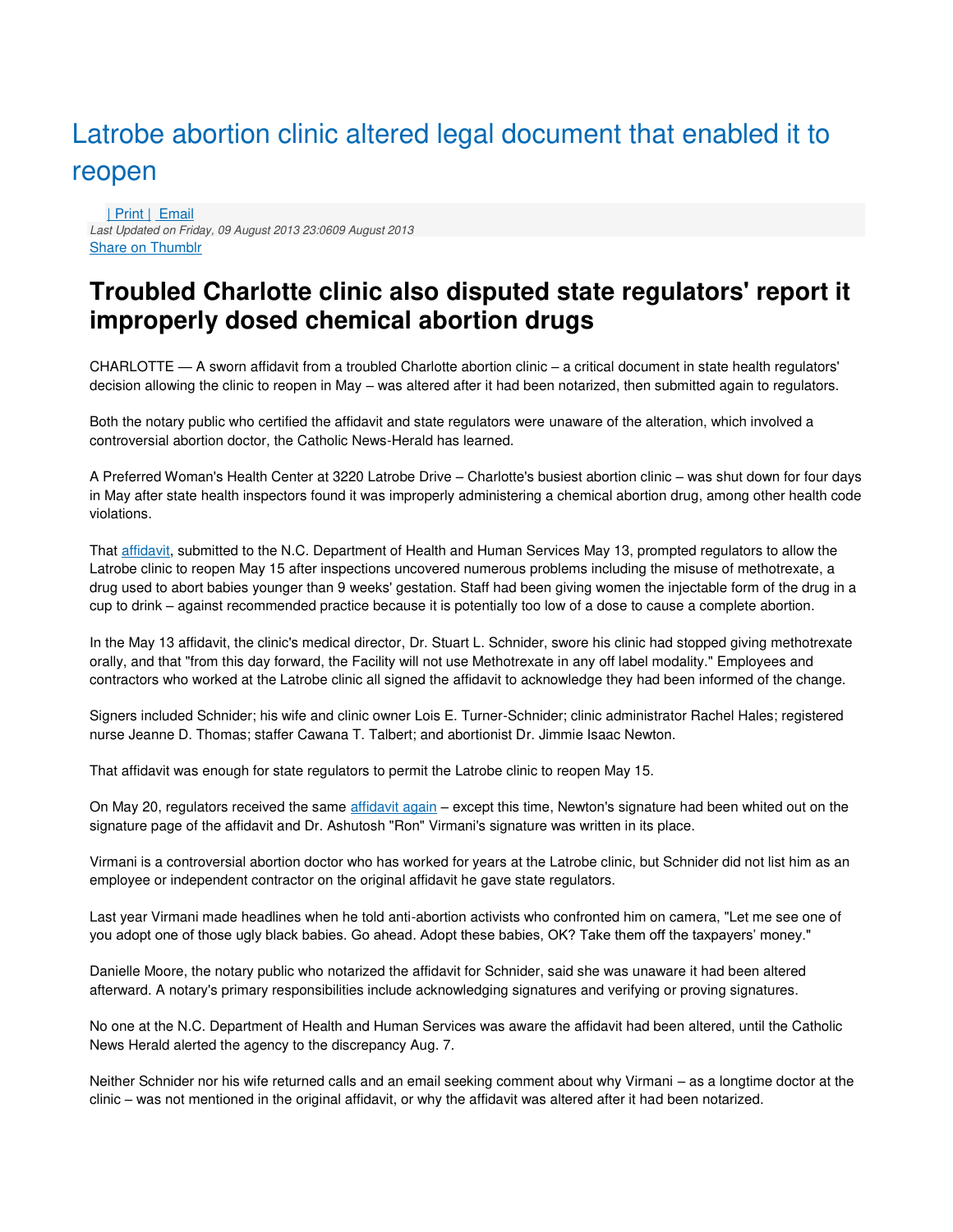Virmani and Newton are the only two abortionists who currently work at the Latrobe clinic. Neither has admitting privileges at any North Carolina hospitals, and both have faced legal troubles in the past.

Virmani has been involved in a long-running legal battle with Presbyterian Hospital, which revoked his admitting privileges after he botched a surgery in 1994.

Newton surrendered his medical license for about a year after admitting to making "inappropriate sexual comments" to two patients and attempting to solicit for oral sex at his now-closed clinic in Winston-Salem in 2002, according to an N.C. Medical Board investigation.

## **CORRECTIVE ACTION PLAN**

When state regulators shut down the Latrobe clinic May 10, they told Latrobe's owner, Lois E. Turner-Schnider, she had 60 days to file an appeal with the Office of Administrative Hearings.

But then state regulators bypassed the appeals process and allowed the Latrobe clinic to open May 15, just four days after calling its practices "an imminent danger to the health, safety and welfare of the clients..." Schnider's affidavit was sufficient for state regulators to write May 14: "the information is satisfactory to address the citation regarding the summary suspension of services."

After it was altered, the affidavit was resubmitted May 20 as part of the Latrobe clinic's official "plan of correction," the series of steps it needed to take to fix all of the violations state regulators had found. **See th[efull plan h](http://catholicnewsherald.com/images/stories/News_Local13/Latrobe_correction_plan_05_20_13.pdf)ere.**

In that plan, the Latrobe clinic disputed state regulators' statements it had been dosing methotrexate improperly.

State investigators had found during a surprise inspection in April that clinic staff had been giving women the injectable form of the drug in a cup to drink – against the recommendations of the drug's manufacturer, state poison experts and the health department's own medical adviser.

The injectable form of methotrexate is absorbed differently than the pill form, so different dosages are required, the experts said.

Inspectors said a 21-year-old woman who had been given methotrexate orally to abort her less than 5-week-old fetus returned to the clinic a month later for a surgical abortion after finding out she was still pregnant.

In their corrective plan, the clinic replied that giving the drug orally is "common medical practice among abortion providers... However, without admitting error or fault, we have voluntarily removed Methotrexate in all forms from our formulary as of 4.26.2013 and will not be using Methotrexate as an abortifacient in the future."

Instead, the clinic said, it was switching to the drug Mifepristone.

The clinic also blamed its doctors for any problems with administering methotrexate: "The physician on duty by The NC Medical Practice Act is responsible and has the obligation to supervise the dosage and route of administration of any medication that they order. If the physician did not want to give Methotrexate orally it was his decision not to do so since the licensed abortion clinic does not practice medicine, the physician does. The Abortion clinic merely made this available in their formulary..."

When state inspectors interviewed him in April, the physician (who was not named in the report) denied knowing about how the methotrexate was given, saying, "I don't order (the medication). The clinic decides. I just sign. Oral or injectable is not indicated on the order. The nurse and clinic are independent from me. I leave it to the clinic to decide."

These violations came on the heels of a similar surprise health inspection last December, when state inspectors found dead insects, blood splatters and dirty surgical instruments inside the Latrobe clinic.